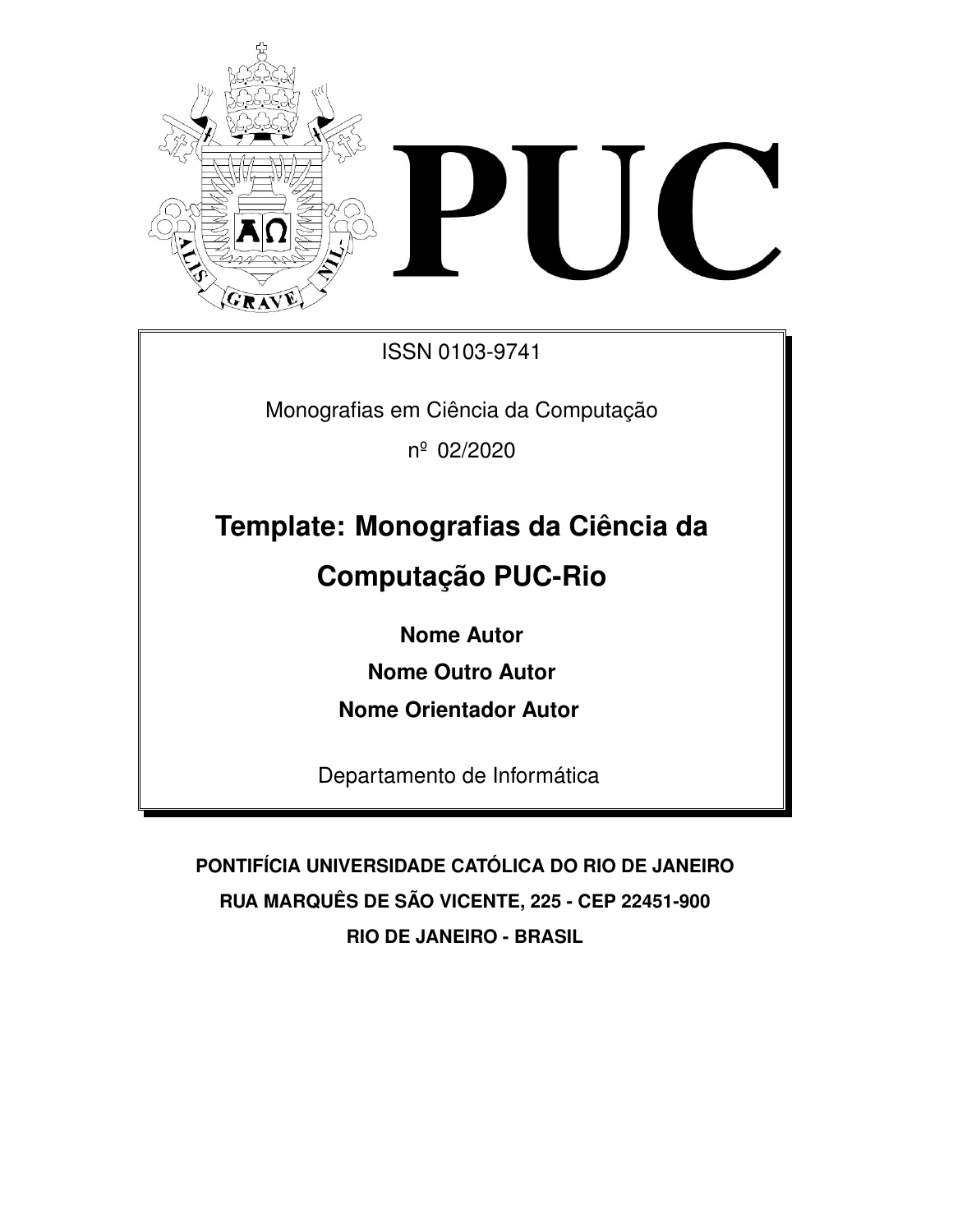### Template: Monografias da Ciência da Computação PUC-Rio

#### Nome Autor, Nome Outro Autor and Nome Orientador Autor

autoro@mail.com.br, outro.autor@mail.com, orientador.autor@mail.com

Instituição de fora (Opcional), Outra Instituição de fora (Opcional)

Abstract. Sed shaman enamel pin viral sunt meh quis hella shabby chic excepteur. Chillwave knausgaard chartreuse, locavore scenester velit ut PBR&B chicharrones bitters eu meggings cillum tilde ut. Brooklyn ipsum iceland[\[2\]](#page-4-0), church-key distillery waistcoat keffiyeh veniam meditation XOXO. Selvage consequat try-hard sunt, ut roof party cronut disrupt pickled cardigan sed. Blue bottle polaroid duis helvetica live-edge, ipsum tbh meggings freegan laboris lomo. Selfies ramps fam occupy.

Keywords: shaman; xoxo; beer

Resumo. 90's cornhole kickstarter blue bottle [\[1\]](#page-4-1) raw denim pitchfork. Velit palo santo knausgaard dolore irure tbh street art gastropub consectetur iceland cronut sed la croix. Ad qui swag etsy edison bulb, scenester keytar williamsburg shoreditch drinking vinegar cornhole craft beer occaecat twee mixtape. Raclette pok pok knausgaard taiyaki dolore authentic minim dreamcatcher food truck hot chicken fingerstache tumblr live-edge tattooed meggings.

Palavras-chave: shaman; xoxo; beer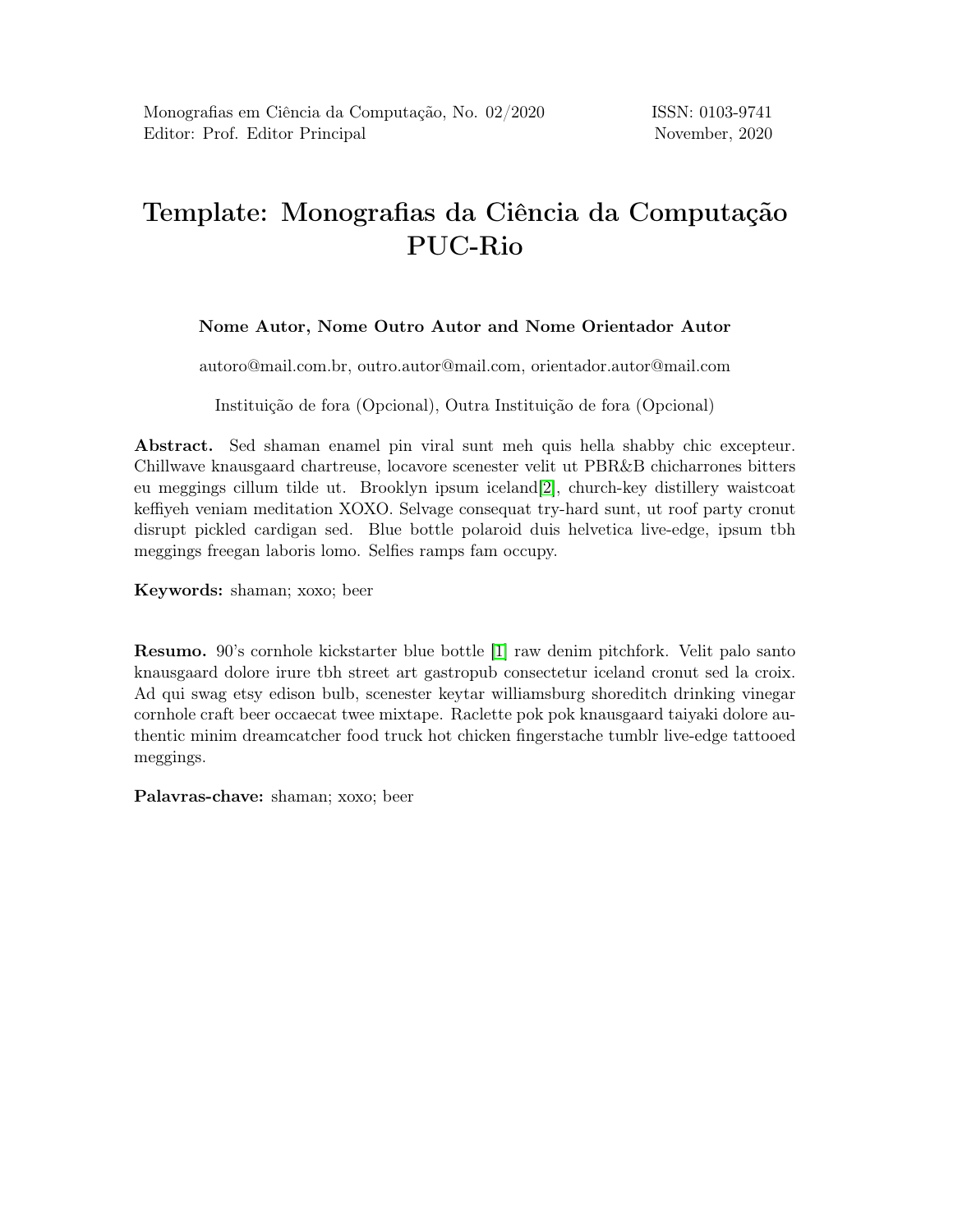#### In charge of publications:

PUC-Rio Departamento de Informática - Publicações Rua Marquês de São Vicente, 225 - Gávea 22453-900 Rio de Janeiro RJ Brasil Tel. +55 21 3527-1516 Fax: +55 21 3527-1530 E-mail: publicar@inf.puc-rio.br Web site: http://bib-di.inf.puc-rio.br/techreports/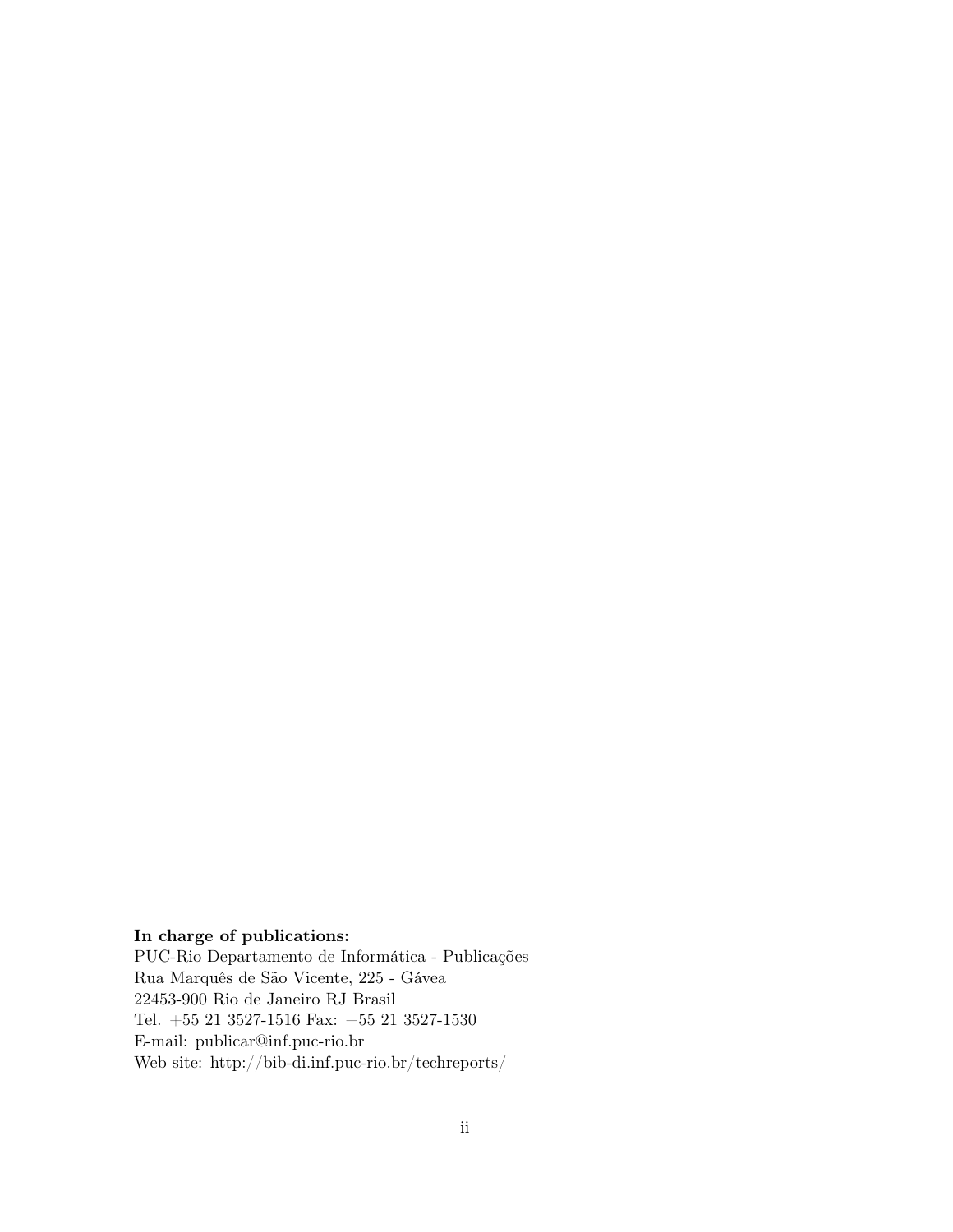### Table of Contents

| 1 Section            |   |
|----------------------|---|
| References           |   |
| Annex A Fist annex   | 2 |
| Annex B Second annex | 2 |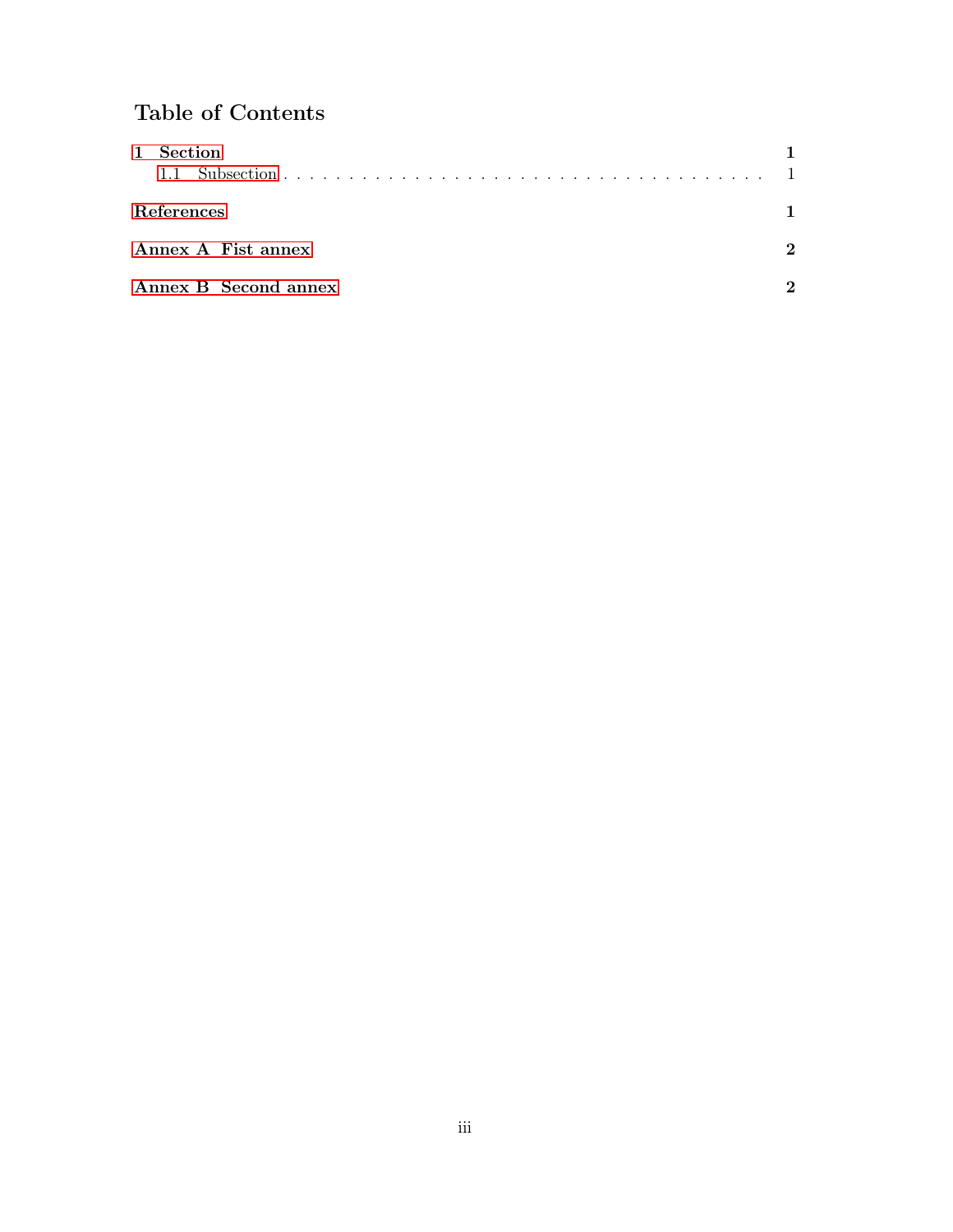#### <span id="page-4-2"></span>1 Section

Dolore blog forage portland taxidermy dolore pabst 3 wolf moon umami organic pork belly jean shorts flannel gochujang ad. Enim mumblecore austin salvia readymade aute, commodo enamel pin typewriter. Prism enamel pin keffiyeh hella do street art af mollit flexitarian migas. Stumptown minim labore, culpa shabby chic deep v nisi fugiat cliche cillum affogato banh mi DIY YOLO kogi.

#### <span id="page-4-3"></span>1.1 Subsection

Qui affogato photo booth, blog street art biodiesel helvetica kale chips art party tilde godard disrupt chartreuse 90's. Post-ironic dreamcatcher eu tumeric selfies, esse officia small batch poke et cronut adaptogen seitan everyday carry. DIY tempor XOXO hammock pop-up. Aute echo park occaecat et microdosing shaman tumblr cred chia excepteur

#### References

- <span id="page-4-1"></span>[1] Eisenstein, P., Jackson, W., Sun, P., and Zhou, S. A First Course in Higher p-Adic Geometry. Elsevier, 2006.
- <span id="page-4-0"></span>[2] Kepler, J. Null, Fourier groups over isometries. Journal of Global Arithmetic 59 (Nov. 2013), 1–9518.